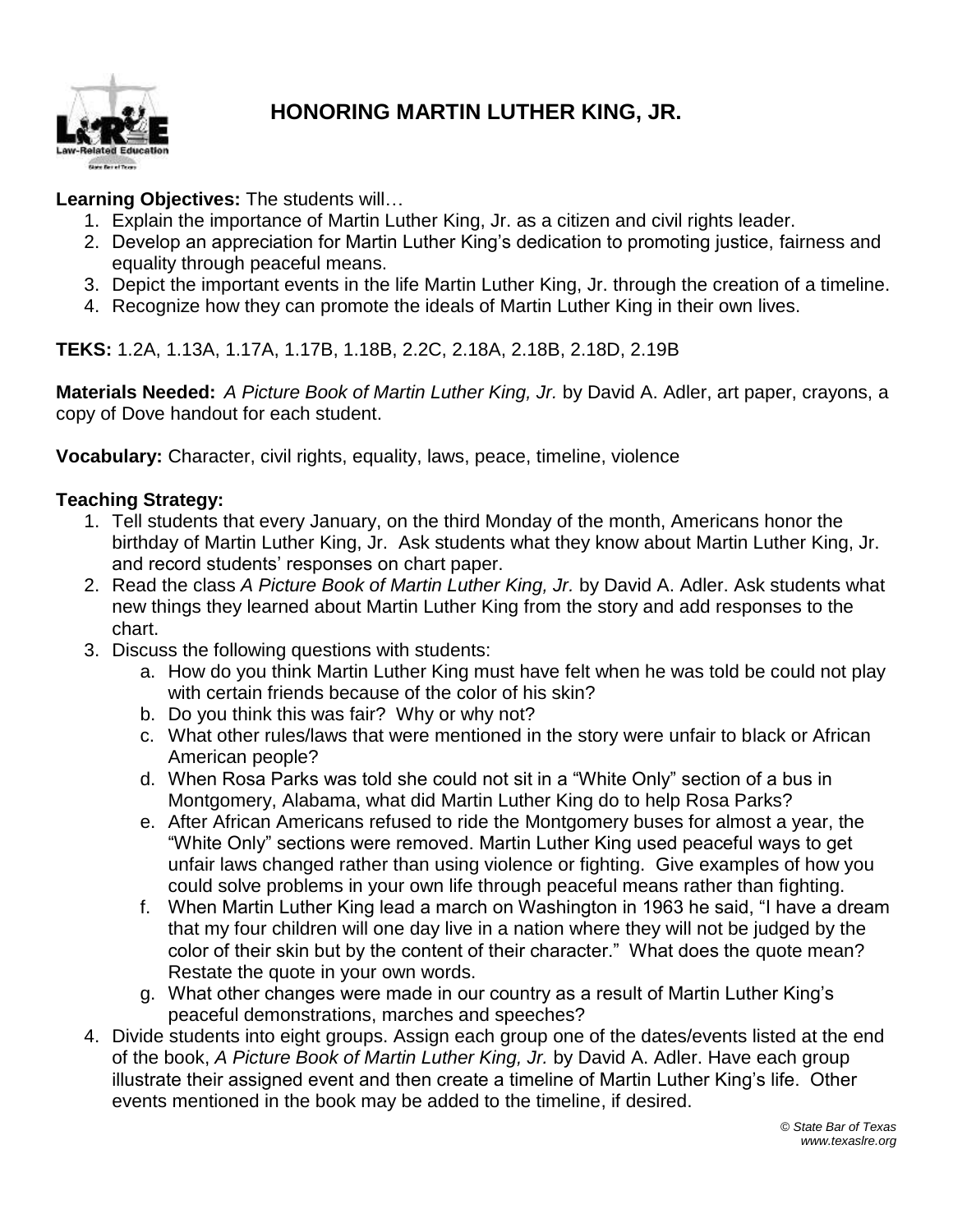#### **Evaluation:**

- 1. Discuss ways Martin Luther King exhibited the characteristics of a good citizen such as dedicating of his life to promoting justice and equality for everyone, taking action, standing up for what he believed, etc.
- 2. Point out that Martin Luther King believed that all people should be treated fairly, have the same freedoms, and be accepted as they are. Ask students to think about what they can do to keep Martin Luther King's dream alive; what actions can they exhibit at school, home, or in the community to make the world a better place?
- 3. Give each student a copy or copies of the dove on the next page. Tell them that the dove is the symbol of peace. Ask them to complete the stem sentence by stating a way or action that they can take to make the world a better place.

#### **Alternative Activity:**

- 1. Have students draw a picture of someone doing or saying something that would make the world a better place.
- 2. After the doves have been cut out or pictures have been completed, mount them on a bulletin board that honors Martin Luther King, Jr.